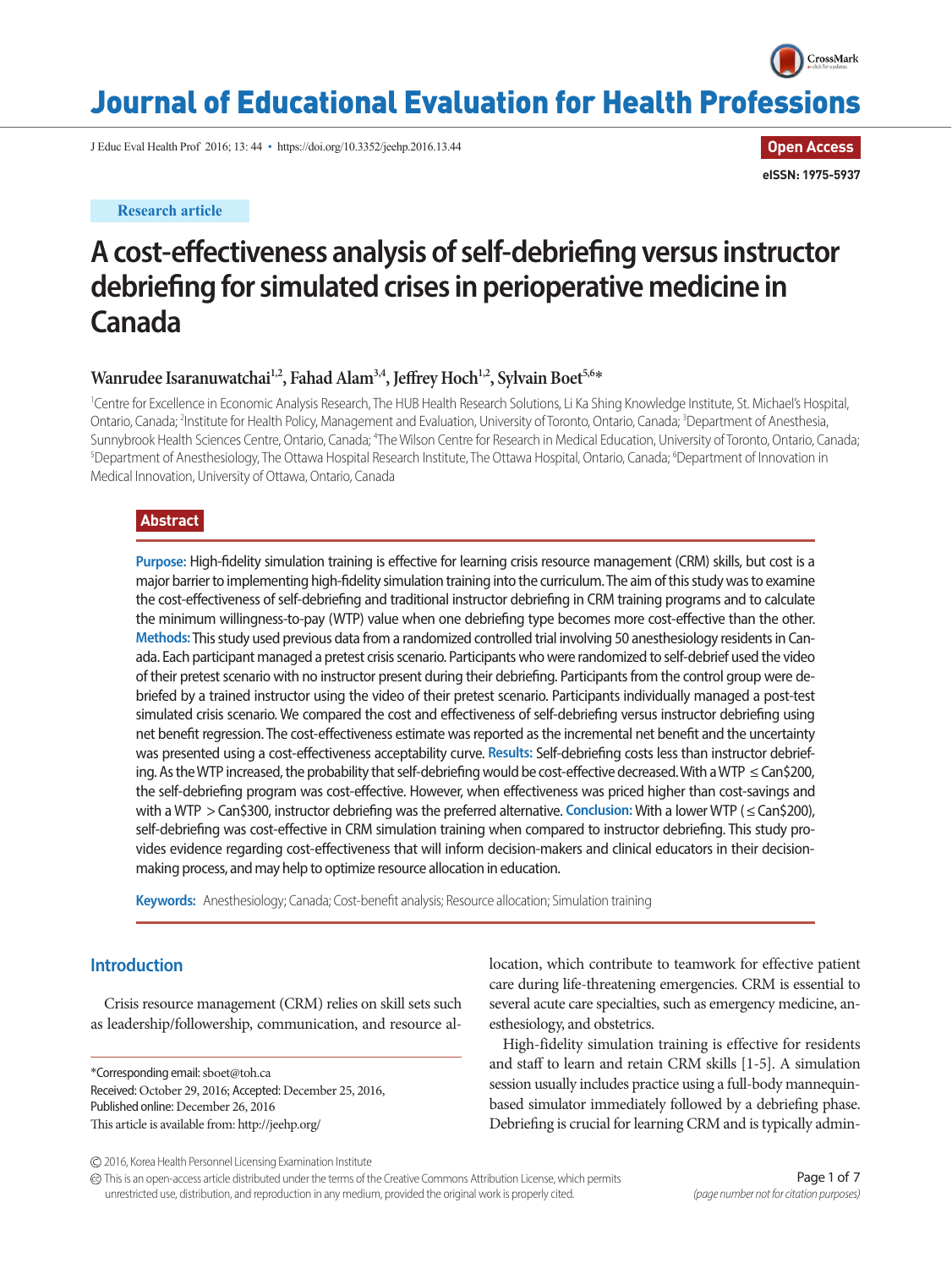istered by a trained instructor [1,6,7].

The movement of residency training programs design towards competence by design will increase demand for medical simulations within a resource-constrained environment. Due to its human resource intensity, cost is a major barrier to the implementation of high-fidelity simulation training into the curriculum [8,9]. However, little research has been conducted into the cost of simulation programs [8], except for a few studies examining cost savings after simulated interventions [10,11]. The simulation community usually assumes that a large portion of costs are related to human resources, including faculty time, along with facility and hardware costs [8]. Instructor fees aim to compensate instructors for leave from clinical service and recognize the need for instructors to be trained to effectively and safely debrief learners.

In an effort to reduce the direct costs related with medical simulations, several studies have investigated various types of debriefing as alternatives to the traditional resource-intense instructor debriefing [1,2,12]. Self-debriefing has been shown to be effective in learning CRM, and it was found to be similarly effective to traditional instructor debriefing [2]. Despite several calls for cost-effectiveness analyses in the peer-reviewed literature [8,13] and although the cost of simulation-based education has been cited as a key criticism of simulation training [8], cost-effectiveness analyses of educational interventions are rare [13]. Assessing the cost-effectiveness of educational interventions, such as simulation-based education, is crucial to assist decision-makers and health providers in their resource allocation process. Given current economic pressures and fiscal constraints, it is important to analyze the cost-effectiveness of self-led versus instructor-led debriefing in learning CRM.

The aim of this study was to compare the cost and effectiveness of self-debriefing in comparison to the traditional standard of instructor-led debriefing for residents who learn CRM through simulation, using a net benefit (NB) regression analysis. Additionally, a goal of this study was to calculate the minimum willingness-to-pay (WTP) value (i.e., the turning point) when one debriefing type becomes more cost-effective than the other. This study builds upon a previously published article examining the effectiveness of self-debriefing [2]. Here, we hypothesized that self-debriefing would be less costly than instructor-led debriefing for residents learning CRM through simulation, but with similar efficacy.

# **Methods**

#### **Study design**

This cost-effectiveness analysis used data from a previously conducted randomized controlled trial [2]. Institutional Research Ethics Board approval was granted for the original study with appropriate written informed consent, and the ethics board determined that no other approval was necessary to perform this cost-effectiveness analysis study (St. Michael's Hospital, Toronto, Ontario, Canada).

#### **Subjects**

Fifty anesthesia residents were randomized to the control (instructor debriefing) or intervention (self-debriefing) groups [2]. All participants were volunteers and were in their second to fifth postgraduate years (University of Toronto, Canada). A pretest briefing reminded them of the usual non-technical skills for CRM as well as the technical aspects of conducting a simulation session. All participants then individually managed a pretest crisis scenario. Participants randomized to the intervention group self-debriefed, with no instructor present during the debriefing. They were allowed to review their pretest video. As a reminder of the skills targeted in the session, a brief description of non-technical skill categories (decisionmaking, situational awareness, task management, and teamwork) was left with them during the debriefing. Participants from the control group were debriefed by a trained instructor, and also used their pretest video. During the instructor debriefing, the instructor guided the trainee, fostering their reflection on the pretest performance. Immediately after their debriefings, all participants managed a second simulated crisis scenario (post-test). Both types of debriefing lasted 20 minutes. The 2 high-fidelity simulated scenarios were cardiac arrests occurring during surgery, and lasted for precisely 5 minutes. Each scenario was randomly assigned either for pretest or post-test for each subject. The high-fidelity scenarios took place in a simulation center that reproduced an operating environment with the necessary equipment, such as a respiratory machine and a crash cart. One was ventricular tachycardia due to myocardial infarction, and the other was ventricular fibrillation secondary to hyperkalemia. Two confederates played the roles of a circulating nurse and surgeon, following a predetermined script. Data collection occurred between November 2008 and June 2009.

### **Technical information**

Participants' CRM performance was assessed using the reliable and valid Anesthetists' Non-Technical Skills (ANTS) scoring tool [14] (Supplement 1). ANTS assesses 4 categories of non-technical skills, each scored from 1 (low performance) to 4 (high performance), using half-point increments. Each of the 4 categories included several elements describing each nontechnical skills category. Situational awareness encompassed gathering information, recognizing and understanding, and anticipating; teamwork encompassed coordinating activities with the team, exchanging information, using authority and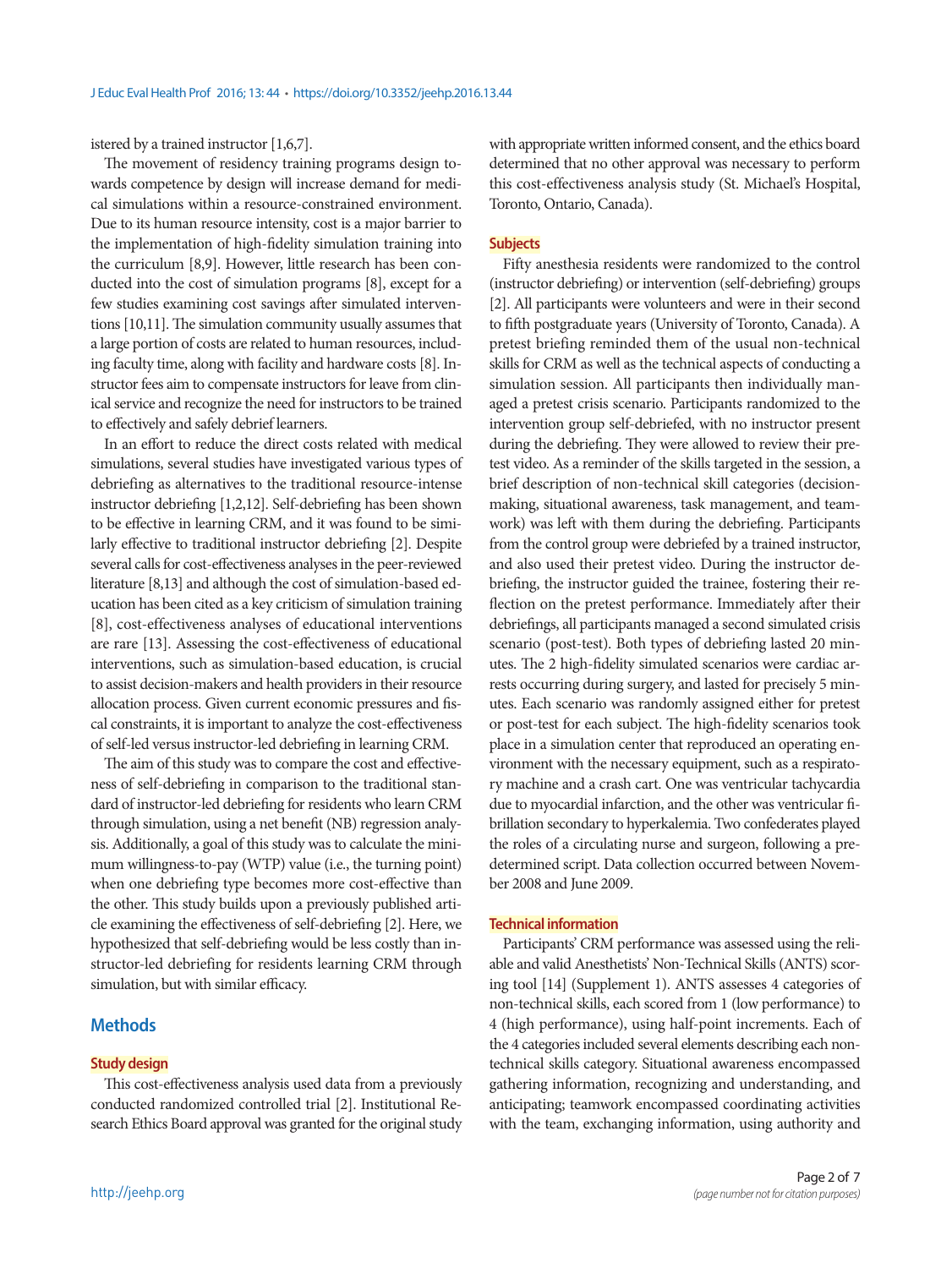| Term                    | Acronym    | <b>Description</b>                                            |
|-------------------------|------------|---------------------------------------------------------------|
| Cost                    |            | The cost associated with the program of interest              |
| <b>Fffect</b>           |            | The clinical outcome of interest                              |
| Incremental net benefit | <b>INB</b> | The difference in net benefit between the 2 programs          |
| Willingness to pay      | <b>WTP</b> | How much a person is willing to pay for 1 more unit of effect |

#### **Table 1.** Key terms and their definitions

assertiveness, assessing capabilities and supporting others; task management encompassed planning and preparing, prioritizing, providing and maintaining standards, and identifying and utilizing resources; and decision-making encompassed identifying options, balancing risks and selecting options, and reevaluating (https://www.abdn.ac.uk/iprc/documents/ANTS% 20Handbook%202012.pdf). In our study, subjects' performance was rated at the level of the category. The elements within each category were not rated, but were simply used to guide the scoring of the categories. The total ANTS score was the sum of the 4 category scores, and ranged from 4 (low) to 16 (high). All scenarios were video-recorded and later rated by 2 simulation experts. The evaluators rated all performances, blinded to group allocation and scenario order (pretest or post-test). For the cost-effectiveness analysis, the ANTS score represented the clinically relevant outcome (i.e., the effect variable).

#### **Costs**

From the hospital's perspective, the total cost included the cost associated with the instructor's time, the resident's time, and the space used during the training. The length of time the instructor and residents spent during the training, combined with the residents' postgraduate training year, was used to calculate their respective hourly rates. In addition to an average space rental cost for each individual [15], the cost for each individual was estimated as the product of time and unit cost. The unit cost was obtained from standard costing sources [15, 16]. All costs were reported in 2012 Canadian dollars.

#### **Statistics**

The sampling frame was a convenience sample from all 50 subjects reported in the original analysis. All analyses were conducted using STATA ver. 12.0 (SAS Institute Inc., Cary, NC, USA). A 2-sided P-value of < 0.05 was considered significant for all analyses. The cost-effectiveness analysis was conducted from the perspective of the hospital using NB regression [17].

A NB regression model was used to compare the cost and effectiveness of the self-debriefing program with that of the traditional instructor debriefing. The outcome of the analysis was the incremental net benefit (INB) of the self-debriefing compared to the instructor debriefing at a specified WTP. The NB approach is summarized in Table 1.

The first step of the NB regression approach was to generate a NB value for each study participant using the following equation:

## $NB<sub>i</sub> = WTP(E<sub>i</sub>) - C<sub>i</sub>$

Where the subscript *i* refers to participant *i*. E<sub>i</sub> and C<sub>i</sub> represent the observed effect and cost, respectively. The effect was measured by the ANTS score. In economic evaluations, WTP is a value that represents the maximum amount that the decision-makers would be willing to pay in order to receive 1 more unit of outcome [18]. In this study, WTP was defined as the monetary value that a decision-maker would be willing to pay for a unit increase in the ANTS score. We calculated the NB value for each participant in the study using different WTP values arbitrarily chosen between Can\$0 and Can\$10,000. Each participant had different NB values at different WTP values (i.e., if we had 10 WTP values, we would have 10 different NB values for each participant). The WTP values ranged from very low (Can\$0) to very high (Can\$10,000).

With the NB values for each participant, we estimated the INB using a single NB regression model for each WTP. In a simple linear regression model, the NB value for a specific WTP was the dependent variable, and the NB regression could be estimated as:

#### $NB_i = \beta_0 + \beta_1(TX_i) + \varepsilon_i$

Where  $\beta_0$  is an intercept or constant term, TX is an intervention variable  $(1 = self-debriefing and 0 = instructor debriefing),$ and εi is a stochastic error term. In the regression model, the coefficient estimate of the program variable (i.e., the regression estimate of  $\beta_1$ ) represents the INB. A negative INB indicates that the program of interest is not cost-effective, whereas a positive INB indicates that it is cost-effective when compared to the standard debriefing at the specified WTP [17].

We examined the INB value for each regression model at a specified WTP to determine when the self-debriefing program was cost-effective (i.e., at which WTPs was the INB value positive). We also adjusted our NB regression models for 2 covariates: residents' postgraduate training year and the ANTS pretest score, both of which are believed to be significant covariates of the ANTS score, (i.e., the residents' non-technical skills) [1,14]. The final NB regression model included the program variable and 2 covariates as follows: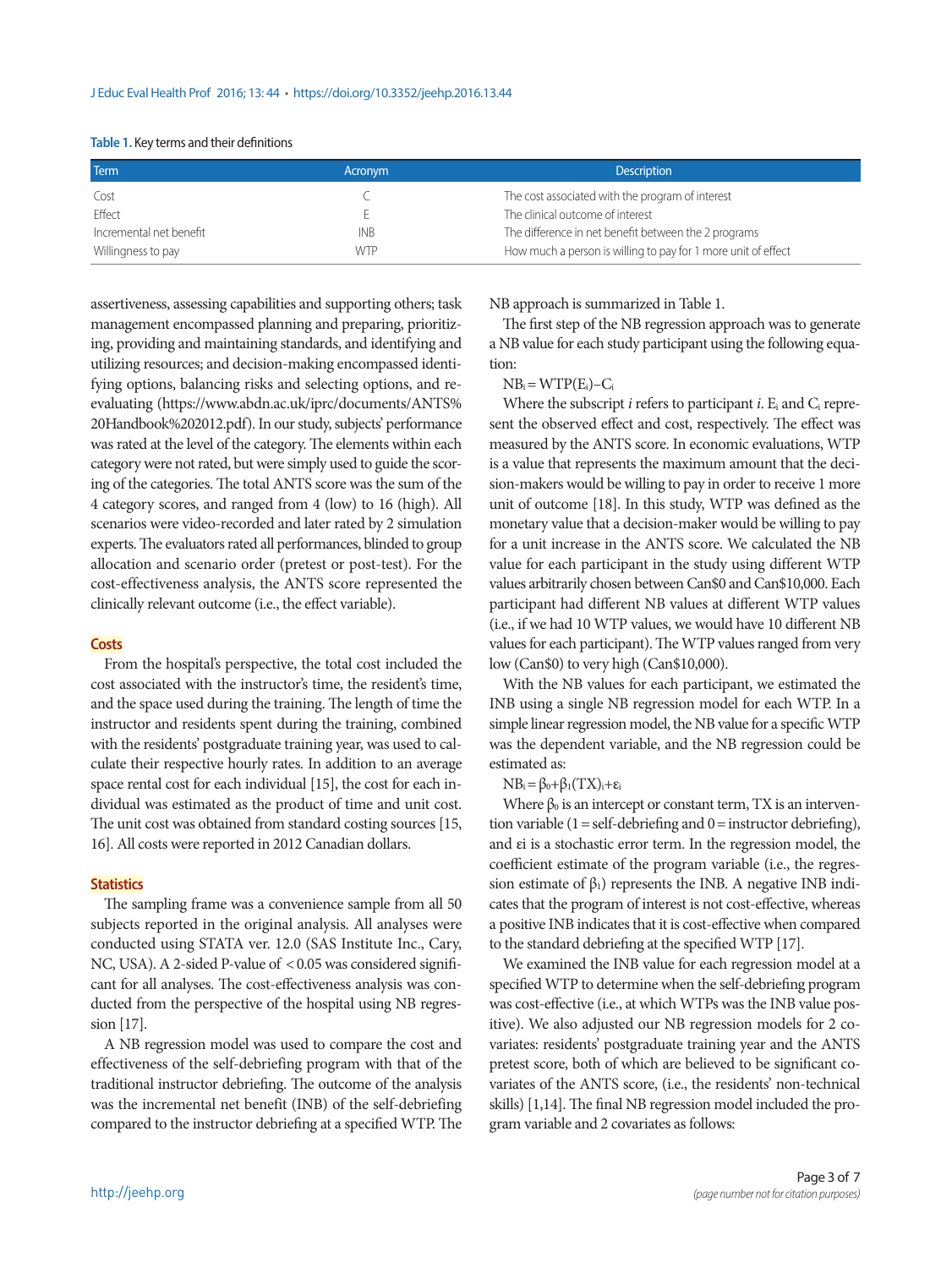# $NB_i = \beta_0 + \beta_1(TX)_i + \beta_2(PGY)_i + \beta_3(pretest)_i + \epsilon_i$

Where PGY is the postgraduate training year and the coefficient estimate of the TX variable  $(\beta_1)$  is the INB, representing the cost-effectiveness of implementing the self-debriefing program, adjusting for covariates.

In addition, we used the results from the NB regression model (i.e., the coefficient estimates of the TX variable and P-values) to create a cost-effectiveness acceptability curve (CEAC) [19]. In general, a CEAC provides information regarding the probability that an intervention would be cost-effective when compared to the comparator at given WTP values. In a CEAC, the y-axis represents the probability that the intervention is cost-effective, and the x-axis shows the range of WTP values [19]. To characterize the uncertainty of the findings using a non-parametric approach, we created another CEAC using 1,000 bootstrap estimates and compared it to the CEACs obtained using both parametric and non-parametric approaches.

## **Results**

All 50 patients completed the original study protocol, and there were no missing data. Results of the relative effectiveness of self-debriefing versus instructor debriefing have been previously reported elsewhere [2]. In short, the characteristics of the participants were similar in both groups. Each type of debriefing was significantly effective in improving CRM performance  $(F<sub>1,48</sub> = 13.28, P < 0.01)$ , and the degree of effectiveness was similar when comparing self-debriefing and instructor debriefing  $(F_{1,48} = 0.31, P < 0.58)$ . The CEA data set is shown in Supplement 2. The average cost for the self-debriefing group  $(Can $233.50 \pm 2.30)$  was lower than that of the instructor-debriefing group (Can\$437.60± 2.26) (P< 0.0001).

Table 2 provides the results from the NB regression models with WTP values of Can\$0, Can\$100, Can\$200, Can\$300, Can\$500, Can\$1000, and Can\$5000. The INB values (i.e., the coefficient estimates of the TX variable) were positive when decision-makers' WTP for 1 more unit of effect (i.e., an increase of 1 point in the ANTS score) was less than Can\$200. With WTP values of Can\$300 or higher, the INB was negative.

Results from the NB regression models for various WTP values are presented in Supplement 3. The cost-effectiveness plane with 1,000 bootstrap estimates is shown in Fig. 1. The plot showed estimates located in either the bottom left or bottom right quadrants, suggesting that self-debriefing was less costly than instructor debriefing. Most point estimates were in the bottom left quadrant, suggesting that self-debriefing was less costly and less effective than instructor-debriefing, whereas a portion of the estimates were in the bottom right quadrant, indicating that self-debriefing was less costly and more effective than instructor debriefing (Fig. 1).

| Table 2. Results from net benefit regression models for                                                                                                                                         | various willingness-to-pay values |                 |                 |                 |                 |                    |                   |
|-------------------------------------------------------------------------------------------------------------------------------------------------------------------------------------------------|-----------------------------------|-----------------|-----------------|-----------------|-----------------|--------------------|-------------------|
| Variable                                                                                                                                                                                        | $WTP = Can50$                     | $WTP = Can5100$ | $WTP = Can5200$ | $WTP = Can5300$ | $WTP = Can5500$ | $WTP = Can $1,000$ | $WTP = Can55,000$ |
| Constant term                                                                                                                                                                                   | 430.68                            | 933.91          | 2,298.49        | 3,663.08        | 6,392.25        | 13,215.18          | 67,798.64         |
| Covariates                                                                                                                                                                                      |                                   |                 |                 |                 |                 |                    |                   |
| Postgraduate training year (P-value)                                                                                                                                                            | 0.01 (0.00)                       | 49.07 (0.03)    | 96.02 (0.03)    | $-142.98(0.03)$ | $-236.89(0.03)$ | 471.68 (0.04)      | 2,349.93 (0.04)   |
| Anesthetists' Non-Technical Skills pretest (P-value)                                                                                                                                            | 2.11(0.42)                        | 10.03 (0.35)    | 20.06 (0.35)    | 30.08 (0.35)    | 50.14 (0.35)    | 100.27(0.35)       | 501.32 (0.35)     |
| Program variable                                                                                                                                                                                |                                   |                 |                 |                 |                 |                    |                   |
| Self-debriefing (P-value)                                                                                                                                                                       | 204.38 (0.00)                     | (10.01) 44.     | 58.47 (0.52)    | $-14.48(0.92)$  | $-160.39(0.48)$ | $-525.16(0.25)$    | $-3,443.31(0.13)$ |
| Adjusted R <sup>2</sup>                                                                                                                                                                         | $\frac{100}{2}$                   | 0.19            | 0.08            | 0.08            | 0.09            | 0.10               | 0.12              |
| F (df)                                                                                                                                                                                          |                                   | 4.83 (3, 46)    | 2.37 (3, 46)    | 2.32 (3, 46)    | 2.56 (3, 46)    | 2.90 (3, 46)       | 3.27 (3, 46)      |
| Proof F                                                                                                                                                                                         | 0.0000                            | 0.0052          | 0.0823          | 0.0873          | 0.0664          | 0.0449             | 0.0294            |
| Meaning                                                                                                                                                                                         | ₩                                 | ₩               | ₩               | Not CE          | Not CE          | Not CE             | Not CE            |
| WTF, willingness to pay; CE, cost-effective (because INB > 0); not CE, self-debriefing is not cost-effective compared to instructor debriefing (because INB < 0); INB, incremental net benefit. |                                   |                 |                 |                 |                 |                    |                   |

Table 2. Results from net benefit regression models for various willingness-to-pay values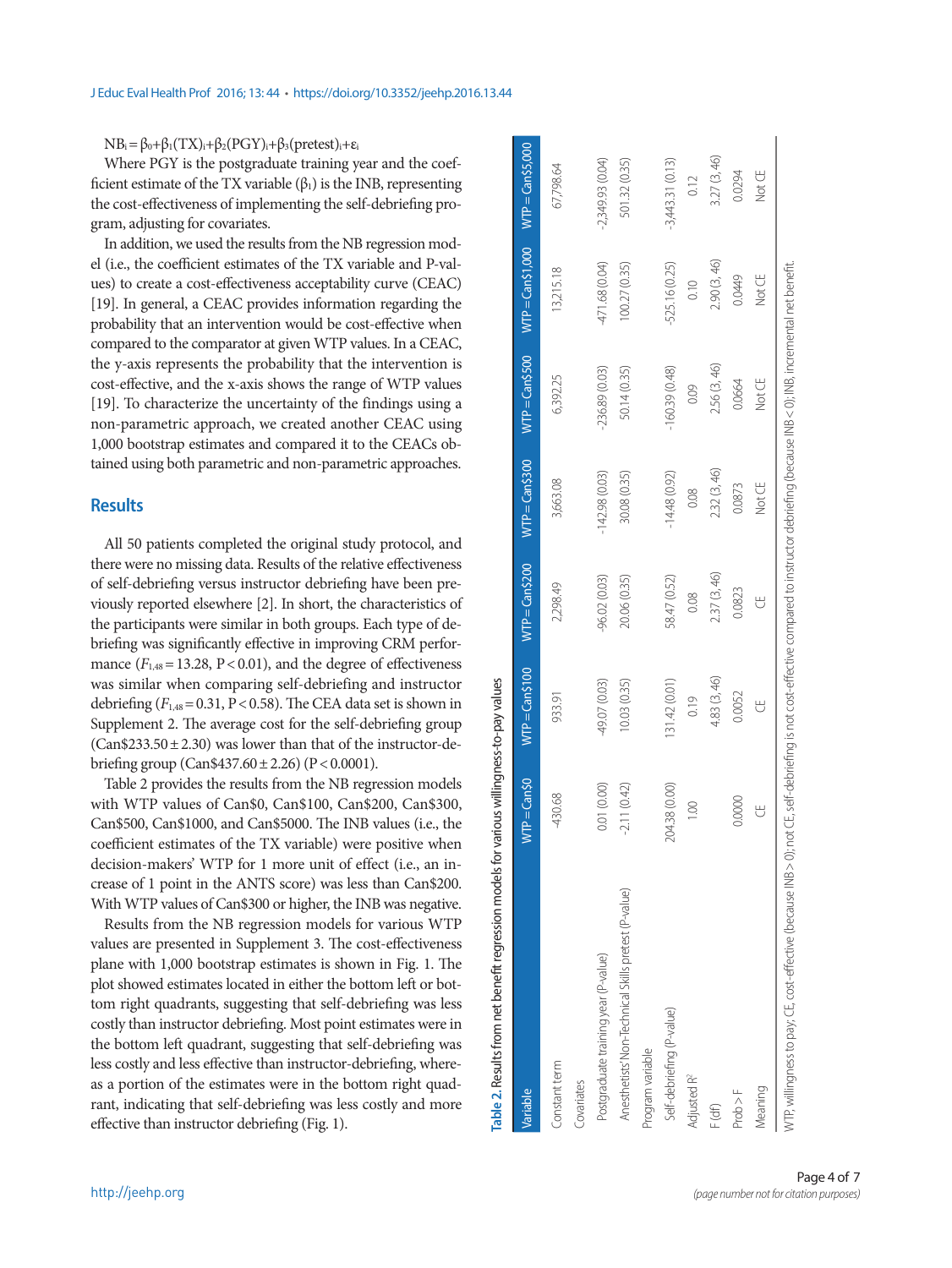

**Fig. 1.** One thousand bootstrap ICER estimates. ICER, incremental costeffectiveness ratio.

Fig. 2 shows the probability that the self-debriefing program was cost-effective in comparison to the instructor debriefing. At a WTP of Can\$100, there was 99% chance that self-debriefing would be cost-effective in comparison to instructor debriefing. As the WTP increased, the probability that self-debriefing was cost-effective decreased. With a WTP of Can\$300, there was approximately a 46% chance that self-debriefing was costeffective compared to instructor-debriefing. The CEACs created from the parametric and non-parametric approaches were similar, and for this reason only one was presented.

## **Discussion**

This study aimed to compare the cost and effectiveness of self-debriefing versus instructor debriefing for anesthesia residents learning CRM through a full-scale simulation from the perspective of a decision-maker (i.e., a hospital or university). Self-debriefing costs less; and consequently, as a decision maker's WTP increased, the probability that self-debriefing would be cost-effective decreased. The results showed that with a WTP ≤ Can\$200, self-debriefing was cost-effective (INB > 0). As the decision makers' WTP increased to  $\geq$  Can\$300, the INB became negative, which means that self-debriefing was not cost-effective compared to the traditional instructor debriefing. If the decision-maker's WTP is  $\leq$  Can\$200, then self-debriefing could be considered as an economically attractive option. However, when effectiveness is priced higher than cost savings and WTP > Can\$300, instructor debriefing is the preferred alternative.

This study contributed to fill a knowledge gap in the literature, as outlined by several calls for more cost-effectiveness studies in medical education/simulation [8]. A recent systematic review further identified the components related to facul-



**Fig. 2.** Cost-effectiveness acceptability curve.

ty costs to be staff fees, time, quantity, and training [8]; only a limited number of studies have attempted to conduct a cost analysis of personnel/staff costs associated with simulation, and have used inconsistent methodologies [8]. Our study has taken the first step in attempting to provide economic evidence by comparing self-debriefing to instructor debriefing. In addition, we have contributed to the limited literature on cost-effectiveness in healthcare education, producing a robust analysis and indicating potential directions for future work.

## **Implications of the findings for decision-makers**

These results have implications for administrative decisionmakers and clinical educators. As instructor debriefing is no more effective than self-debriefing for anesthesia residents to learn CRM [2], cost may also serve as a deciding factor between these methods. This study provided a foundation for self-debriefing to be seen as a cost-effective alternative to instructor debriefing, without sacrificing the effectiveness of the learner's CRM educational simulation experience. Access to simulations may become less dependent on factors related to instructors such as availability, training, and cost. Additionally, cost savings from debriefing may allow for more resource allocation to other areas of the curriculum in order to further improve the learning opportunities of trainees, or may allow trainees to be exposed to additional simulation sessions.

## **Applicability of industry cost-effectiveness methods to simulation-based education**

One strength of this study was that a cost-effectiveness analysis approach was used to examine the cost-effectiveness of different types of debriefings. Other forms of debriefings have been investigated as alternatives to instructor debriefing, including the use of video review, multimedia debriefing, and within-team debriefing. Future studies can apply a similar ap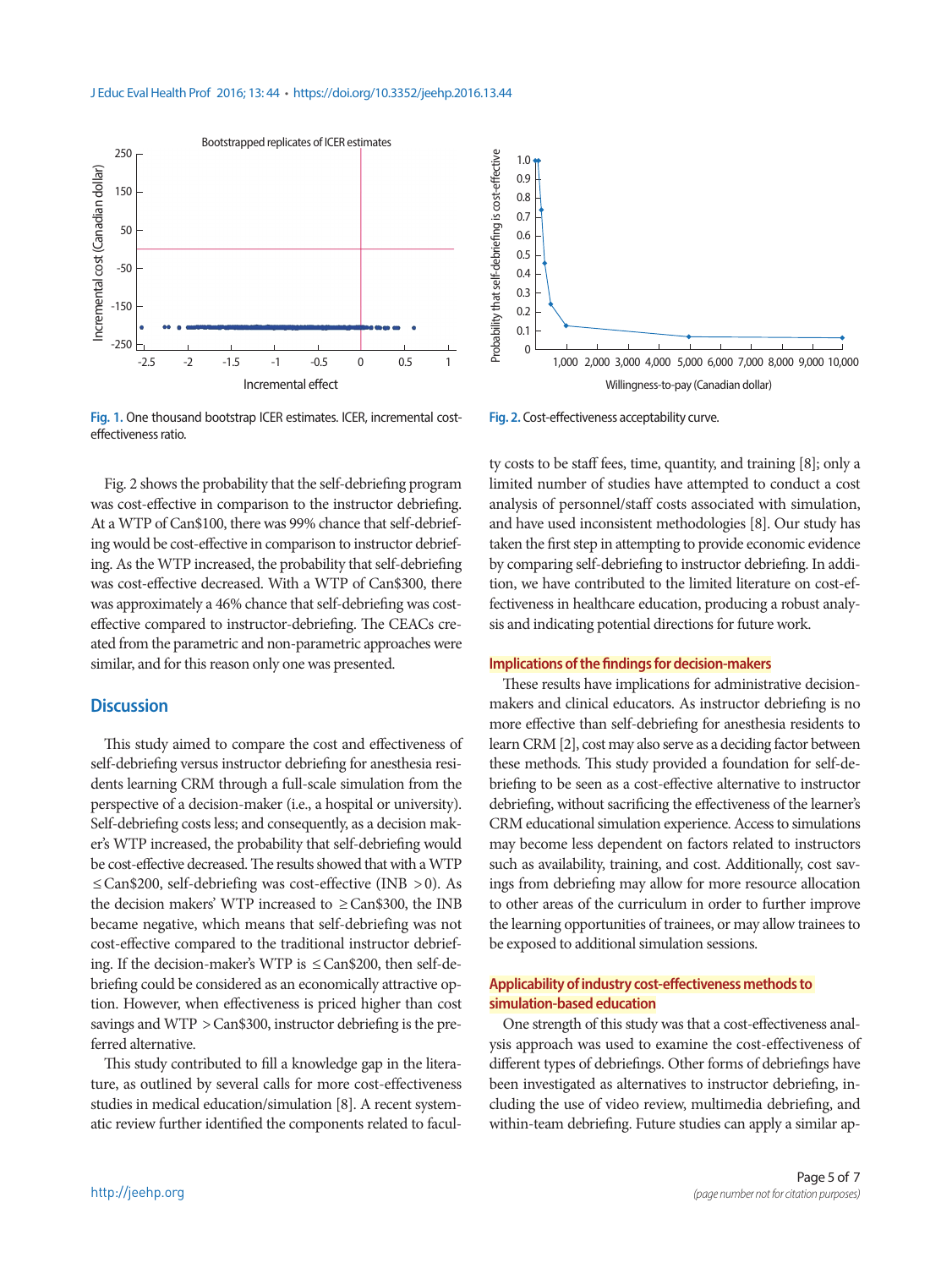proach to examine the cost and effectiveness of other debriefing interventions. Furthermore, the NB regression approach provides information for a range of theoretical WTPs in a regression format and in the CEAC to assist decision-makers with the choice of whether to adopt a new program.

## **Limitations**

This study is limited in that data were collected from a single simulation center. The monetary values utilized for the analysis were based on specific institutions and could be different elsewhere. Simulation and faculty costs can vary across regions and centers, which could potentially influence the results of the analysis if conducted at other sites. Our analysis focused solely on non-technical skills, based on the study objectives and data available; if other skills were to be included, the findings may change. However, we previously showed that technical and non-technical skills in medical crisis management were related to each other [20]. We elected to use the ANTS score as a surrogate for performance, and therefore reported the cost corresponding to an increase in performance by 1 ANTS score increment (ANTS scores range from 4 to 16). The translation of 1 extra ANTS point into patient outcomes is unknown. In addition, due to limited data on cost, the variation in cost among participants was minimal, supporting the similarity of CEACs between the parametric and non-parametric approaches. However, this study used an established model for exploring the cost-effectiveness of simulation training and has taken the first step in this field of study by examining the cost-effectiveness of debriefing within simulation and CRM training.

In conclusion, this study showed that with a lower WTP (≤ Can\$200), self-debriefing was cost-effective in comparison to instructor debriefing in CRM simulation training for anesthesia residents. This study provides evidence to inform decision-makers and clinical educators in their decision-making processes, especially in term of cost-effectiveness, and may help to optimize resource allocation in education. The health economics approach used in our study may be applied to examine the cost and effect of alternate forms of debriefing in simulation-based education.

**ORCID:** Wanrudee Isaranuwatchai: http://orcid.org/0000-0002- 8368-6065; Fahad Alam: http://orcid.org/0000-0001-9300-5713; Jeffrey S. Hoch: http://orcid.org/ 0000-0002-4880-4281; Sylvain Boet: http://orcid.org/0000-0002-1679-818X

# **Conflict of interest**

No potential conflict of interest relevant this article was reported.

# **Funding**

Dr. Boet received support from The Ottawa Hospital Anesthesia Alternate Funds Association.

# **Supplementary materials**

Supplement 1. Guide for using the Anesthetists' Non-Technical Skills scoring system.

Supplement 2. Data set of subjects' performance.

Supplement 3. Results from net benefit regression models for various willingness-to-pay values calculated using Stata code created for the analysis.

Supplement 4. Audio recording of the abstract.

## **References**

- 1. Savoldelli GL, Naik VN, Park J, Joo HS, Chow R, Hamstra SJ. Value of debriefing during simulated crisis management: oral versus video-assisted oral feedback. Anesthesiology 2006;105:279- 285. https://doi.org/10.1097/00000542-200608000-00010
- 2. Boet S, Bould MD, Bruppacher HR, Desjardins F, Chandra DB, Naik VN. Looking in the mirror: self-debriefing versus instructor debriefing for simulated crises. Crit Care Med 2011;39:1377- 1381. https://doi.org/10.1097/CCM.0b013e31820eb8be
- 3. Boet S, Bould MD, Sharma B, Revees S, Naik VN, Triby E, Grantcharov T. Within-team debriefing versus instructor-led debriefing for simulation-based education: a randomized controlled trial. Ann Surg 2013;258:53-58. [https://doi.org/10.1097/SLA.0b013](https://doi.org/10.1097/SLA.0b013e31829659e4)  [e31829659e4](https://doi.org/10.1097/SLA.0b013e31829659e4)
- 4. Khanduja PK, Bould MD, Naik VN, Hladkowicz E, Boet S. The role of simulation in continuing medical education for acute care physicians: a systematic review. Crit Care Med 2015;43:186-193. https://doi.org/10.1097/CCM.0000000000000672
- 5. Boet S, Bould MD, Fung L, Qosa H, Perrier L, Tavares W, Reeves S, Tricco AC. Transfer of learning and patient outcome in simulated crisis resource management: a systematic review. Can J Anaesth 2014;61:571-582. [https://doi.org/10.1007/s12630-014-](https://doi.org/10.1007/s12630-014-0143-8) [0143-8](https://doi.org/10.1007/s12630-014-0143-8)
- 6. Levatt-Jones T, Lapkin S. A systematic review of the effectiveness of simulation debriefing in health professional education. Nurse Educ Today 2014;34:e58-63. [https://doi.org/10.1016/j.nedt.2013.](https://doi.org/10.1016/j.nedt.2013.09.020)  [09.020](https://doi.org/10.1016/j.nedt.2013.09.020)
- 7. Cheng A, Eppich W, Grant V, Sherbino J, Zendejas B, Cook DA. Debriefing for technology-enhanced simulation: a systematic review and meta-analysis. Med Educ 2014;48:657-666. [https://](https://doi.org/10.1111/medu.12432) [doi.org/10.1111/medu.12432](https://doi.org/10.1111/medu.12432)
- 8. Zendejas B, Wang AT, Brydges R, Hamstra SJ, Cook DA. Cost: the missing outcome in simulation-based medical education research: a systematic review. Surgery 2013;153:160-176. [https://](https://doi.org/10.1016/j.surg.2012.06.025)